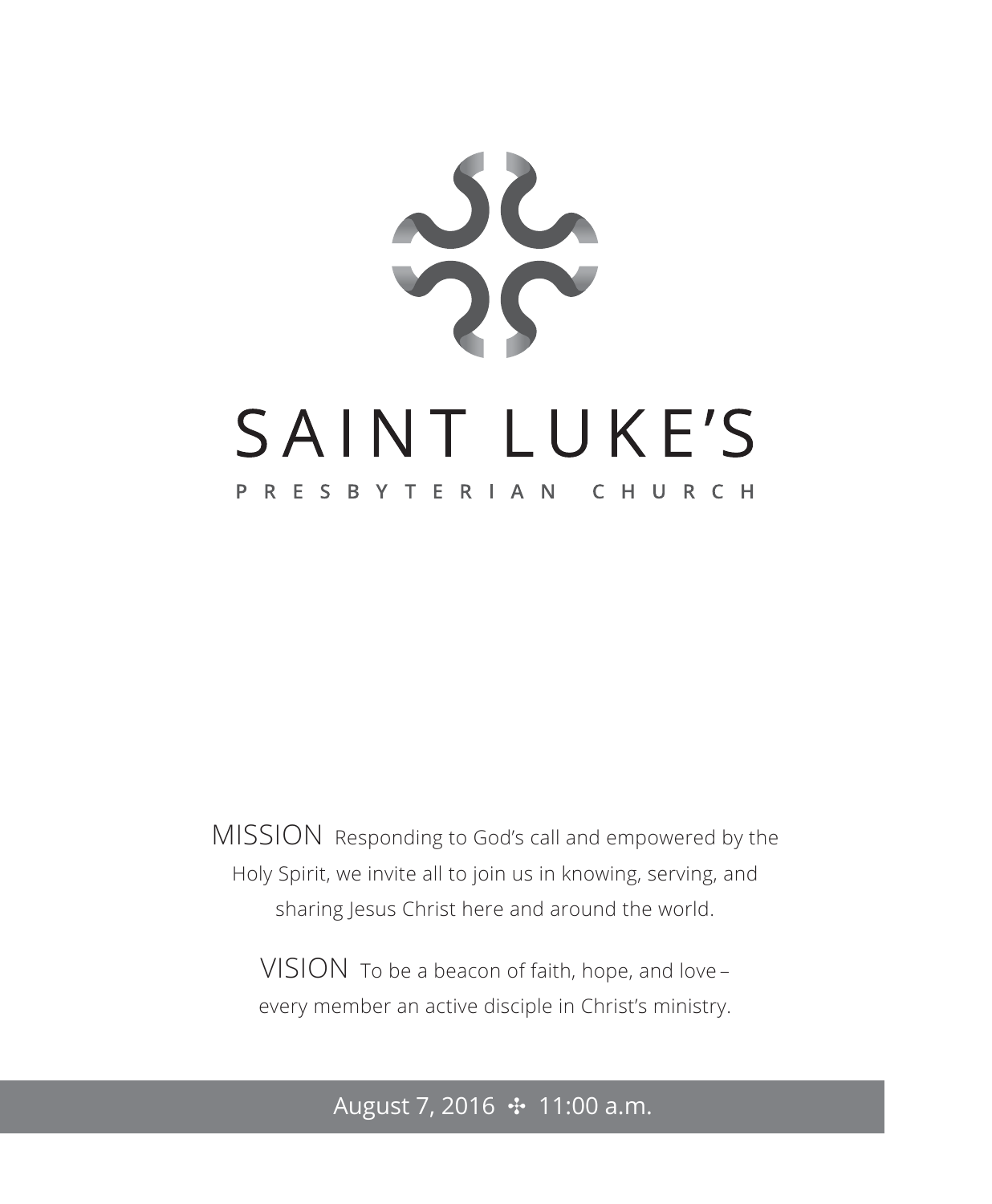

1978 Mount Vernon Road • Dunwoody, Georgia 30338 770.393.1424 • www.slpres.org

## **August 7, 2016**

Ordinary Time

#### **Liturgical Color:** *White*

*White is used on days we celebrate the redemptive work of Jesus Christ, such as Christmas, Easter and Communion Sundays.* 

#### **SUNDAY SCHEDULE**

**8:30 a.m.** Chapel Communion Service **9:30 a.m.** Sunday School **11:00 a.m.** Sanctuary Worship Service *Nursery available at all services & Sunday School*

#### **SERVING TODAY**

| <b>Chancel Guild</b> Ted & Mary Guerrant            |
|-----------------------------------------------------|
| <b>Communion Servers</b> . Captain, Beth Underhill; |
| Marylyn Brown; Lindy Farley;                        |
| Bruce Jones; Jenny & Rob Price                      |
| <b>Continental Breakfast</b> Wassell/Hulls          |
|                                                     |
| <b>Sound CrewBrad Troha</b>                         |
|                                                     |

Adam & Nolan Grafton

#### **WELCOME, GUESTS!**

We are delighted you are worshiping with us!

**DURING** the Welcome, please print the requested information on the Friendship Pad and pass the Friendship Pad down the pew.

**AFTER** the worship service, please visit the welcome table in the Narthex (Sanctuary lobby). A Deacon and an Elder will be on hand to welcome you and answer questions. They will also provide you with a Guest Packet and a loaf of freshlybaked bread.

**FOR MORE** information about our programs, ministries or membership, please contact one of our Pastors at 770.393.1424, or visit our website: slpres.org.

# **THAT ALL MAY WORSHIP**

**A HEARING LOOP** is accessible by switching hearing aids to **T-coil**. **LARGE PRINT HYMNALS** and **BACK CUSHIONS** are available; our ushers are happy to assist you.

**CHILDREN** are a precious part of our church family, and we welcome them in worship. Worship notebooks and activity packets are available on the back ledges of the sanctuary for preschool and elementary ages. Each week, children are invited to walk up for an age-appropriate message during "Tell Us Our Story." After that time, they may remain in worship, go to child care (PreK and younger), or to learn more about our worship traditions in Faithful Friends (K, 1st & 2nd grades).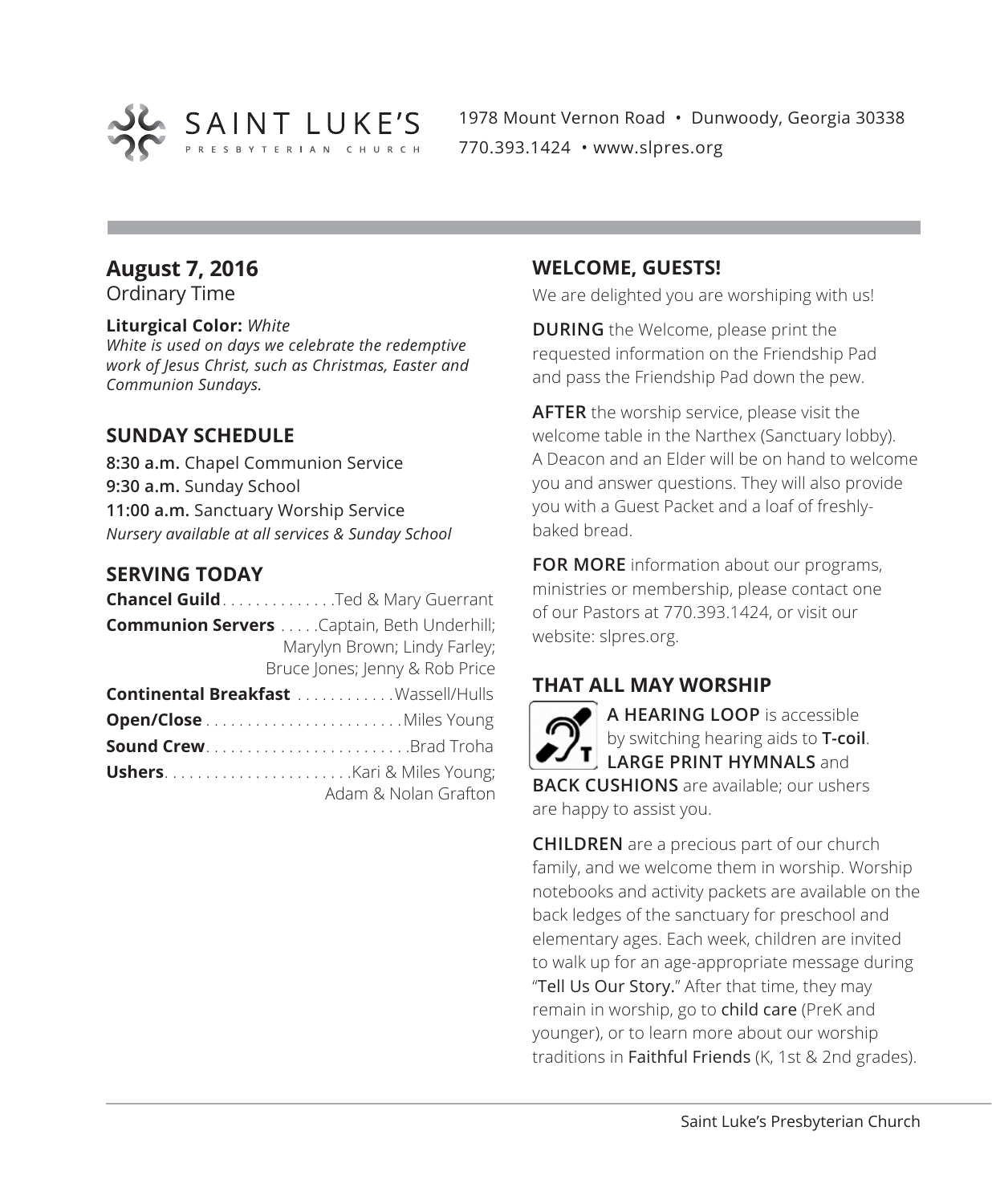# **In Preparation for Worship**

 "Hope is the thing with feathers That perches in the soul And sings the tune without the words And never stops at all." *Emily Dickinson*

| <b>Gathering Prayer</b> |
|-------------------------|
|                         |

**Prelude At the Lamb's High Feast** *Charles W. Ore* 

### **Chiming of the Hour**

#### **Welcome**

### **Call to Worship** \*

- Leader: The God who speaks comfort to us calls us here.
- **People: The God who addresses us with tenderness meets us here.**
- Leader: The God who guides us with gentleness cares for us here.
- **People: We come to prepare a way for the Lord.**
- Leader: We come to ready ourselves for the transformation of our lives.
- **All: For the glory of the Lord will be revealed, and all people will see it.**

# \* Hymn #3

**Hymn #3** Womb of Life and Source of Being *RAQUEL*

# **Call to Confession**  \*

Leader: The Lord be with you.

**People: And also with you.**

Leader: Let us pray.

ာင်<br>၁၄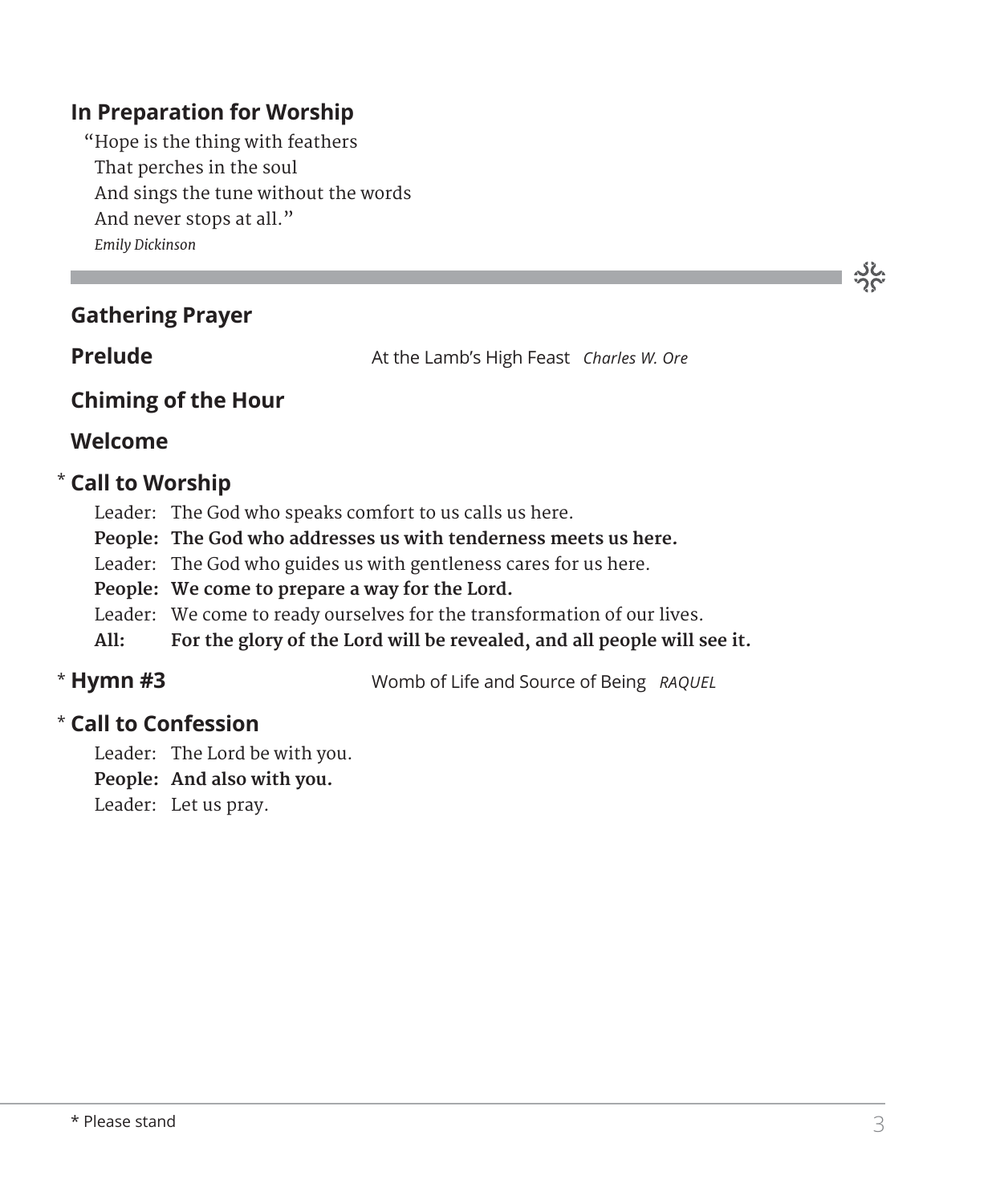## **Prayer of Confession**  \*

 **Holy God, when our faith is rooted deeply in You, our lives reflect Your kingdom values of justice and righteousness. We confess, however, that sometimes our lives become so entangled with the values of the world, that Your values take second place. Forgive us, O God, and reconnect us to Your Holy Spirit, source of power and life. Amen. In Jesus' name, we pray...** *(time of silent confession)* Leader: Lord, in Your mercy,

**All: Hear our prayer, Amen.**

# **Assurance of Forgiveness** \*

# **Song of Praise**  \*



# **Welcome New Members**

#### **Passing of the Peace** \*

Leader: May the peace of Christ be with you.

**People: And also with you.**

#### **Blessing of the Backpacks** Catherine Anne Thomas & Shannon Dill

*Parents may take their young children (through PreK) to our nursery in Sheppard Hall. Children are encouraged to stay in worship with their family and enjoy the activities in their worship buckets (available in the Sanctuary lobby [Narthex] on the window sills).*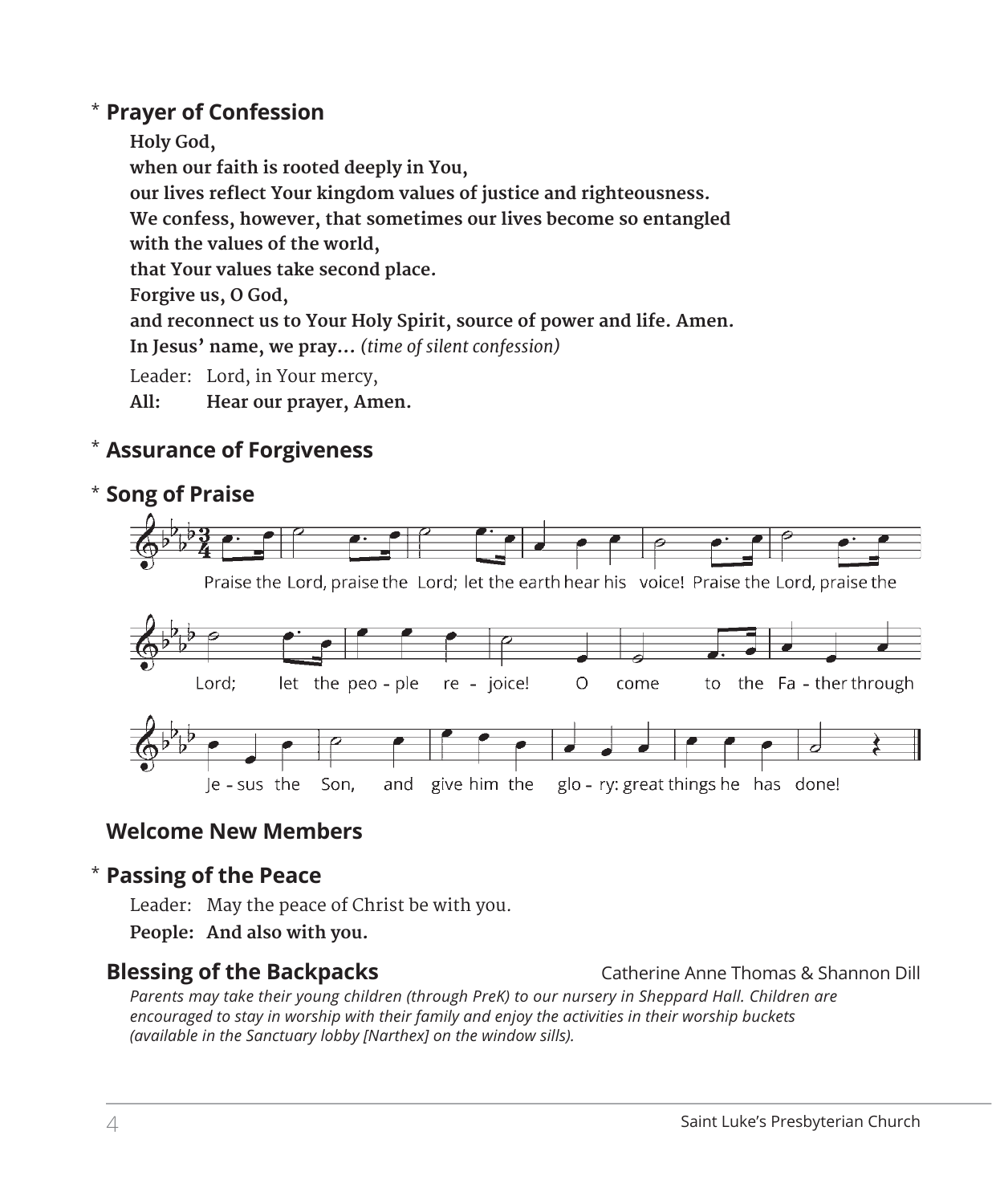# **Morning Prayer & The Lord's Prayer**

**Our Father Who art in heaven, hallowed be Thy name. Thy kingdom come, Thy will be done, on earth as it is in heaven. Give us this day our daily bread; and forgive us our debts, as we forgive our debtors; and lead us not into temptation, but deliver us from evil. For Thine is the kingdom and the power and the glory, forever. Amen.**

| <b>First Lesson</b><br>Leader: The Word of the Lord.<br>People: Thanks be to God.  | Luke 3:1-6; page 56                       | Amanda Lower |
|------------------------------------------------------------------------------------|-------------------------------------------|--------------|
| <b>Second Lesson</b><br>Leader: The Word of the Lord.<br>People: Thanks be to God. | Isaiah 40:1-11; page 627                  |              |
| <b>Sermon</b>                                                                      | A New Old Word                            | David Lower  |
| * Hymn #87                                                                         | Comfort, Comfort Now My People GENEVAN 42 |              |
|                                                                                    |                                           |              |

#### \* **Affirmation of Faith** Nicene Creed

**We believe in one God, the Father, the Almighty, maker of heaven and earth, of all that is, seen and unseen. We believe in one Lord, Jesus Christ, the only Son of God, eternally begotten of the Father, God from God, Light from Light, true God from true God, begotten, not made, of one Being with the Father; through Him all things were made. For us and for our salvation He came down from heaven, was incarnate of the Holy Spirit and the Virgin Mary and became truly human. For our sake He was crucified under Pontius Pilate; He suffered death and was buried. On the third day He rose again in accordance with the Scriptures; He ascended into heaven and is seated on the right hand of the Father. He will come again in glory to judge the living and the dead, and His kingdom will have no end. We believe in the Holy Spirit, the Lord, the giver of life, Who proceeds from the Father and the Son, Who with the Father and the Son is worshiped and glorified. Who has spoken through the prophets. We believe in one holy catholic and apostolic church. We acknowledge one baptism for the forgiveness of sins. We look for the resurrection of the dead, and the life of the world to come. Amen.**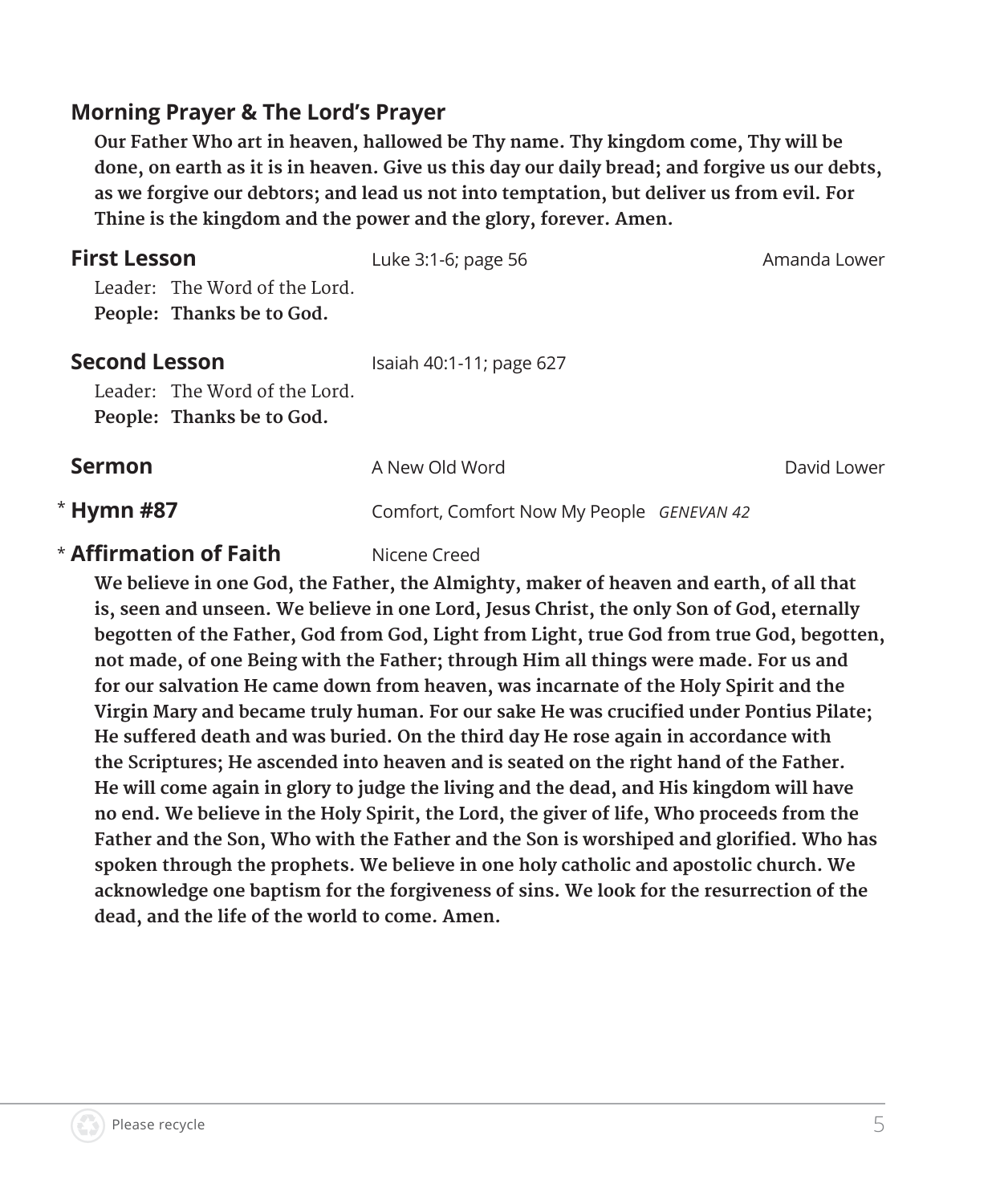# **Offering**

*Giving is a tangible sign of worship. If you give electronically, there is a blue, laminated, 'electronic giving' card in the pew rack to place into the offering plate as it is passed.* 

**Offertory** Come, Thou Fount of Every Blessing

 Come, thou Fount of every blessing, tune my heart to sing thy grace; streams of mercy, never ceasing, call for songs of loudest praise. Teach me some melodious sonnet, sung by flaming tongues above. Praise the mount! I'm fixed upon it, mount of thy redeeming love.

 Here I raise mine Ebenezer; hither by thy help I'm come; and I hope, by thy good pleasure, safely to arrive at home. Jesus sought me when a stranger, wandering from the fold of God; he, to rescue me from danger, interposed his precious blood.

 O to grace how great a debtor daily I'm constrained to be! Let thy goodness, like a fetter, bind my wandering heart to thee. Prone to wander, Lord, I feel it, prone to leave the God I love; here's my heart, O take and seal it, seal it for thy courts above. *(Robert Robinson)*

# **Song of Thanksgiving** \*



# **Prayer of Dedication** \*

# **The Lord's Supper**

*When coming forward for Communion, please kneel at the closest available space to the center aisle. If you would like to be served where you are sitting, please raise your hand as the communion servers come down the center aisle and you will be served by intinction (dipping the bread in the cup). Everyone is invited to participate in the sacrament. Children who have discussed the sacrament with their parents and/or a pastor are welcome. A server with gluten-free bread will be standing at the center aisle. If you prefer glutenfree bread, please indicate your preference as you approach. Parents, please note the center rings of the communion trays are filled with wine. Only the outer ring is filled with grape juice.*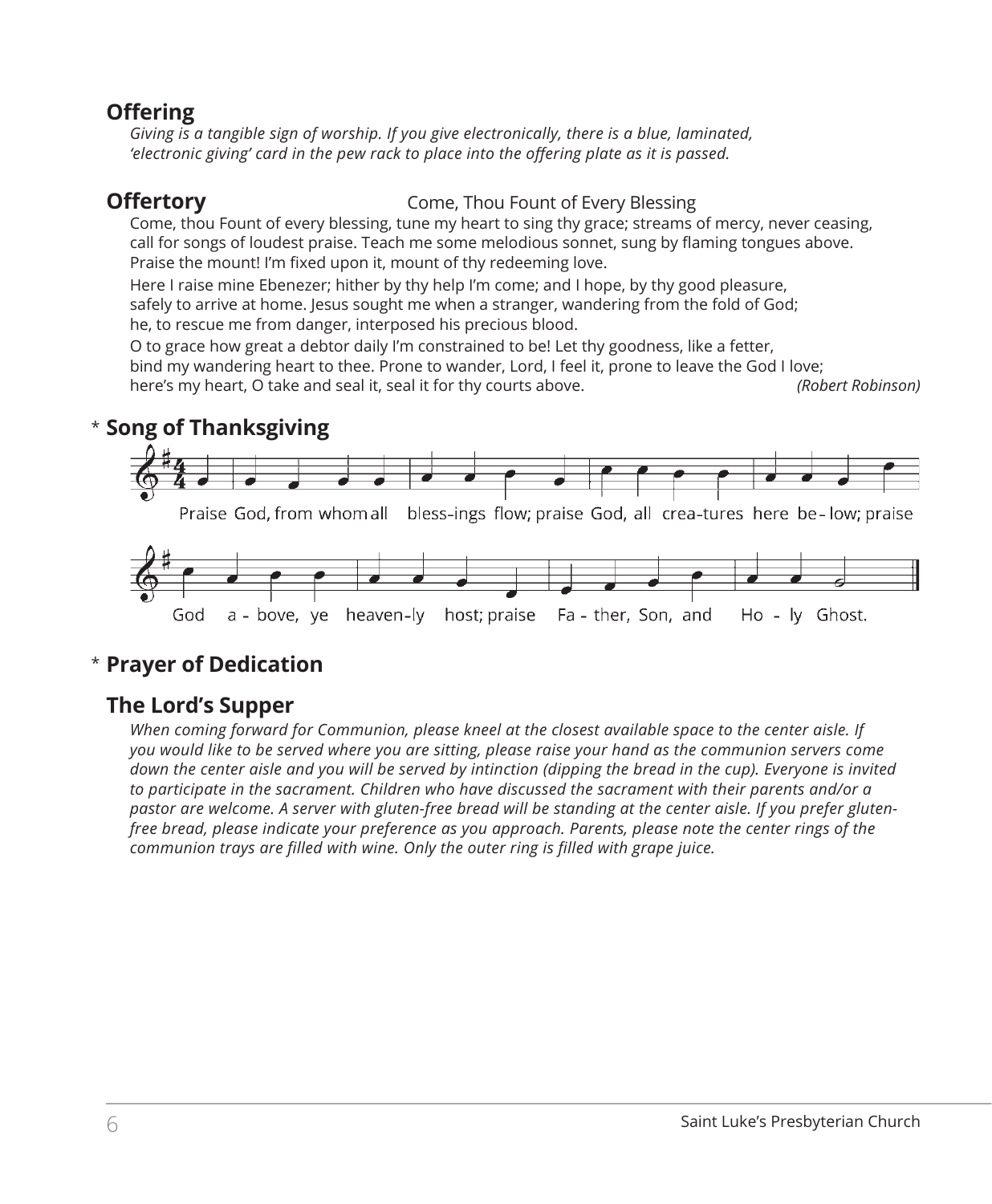#### **Communion Music** Here I Am, Lord *Dan Schutte, arr. Jack Schrader*

I, the Lord of sea and sky, I have heard my people cry. All who dwell in deepest sin my hand will save. I who made the stars of night, I will make their darkness bright. Who will bear my light to them? Whom shall I send?

*(chorus)* Here I am Lord. Is it I Lord? I have heard you calling in the night.

I will go Lord, if you lead me. I will hold your people in my heart. I, the Lord of snow and rain, I have borne my people's pain. I have wept for love of them. They turn away.

I will break their hearts of stone, give them hearts for love alone. I will speak my word to them. Whom shall I send?

*(chorus)*

I, the Lord of wind and flame, I will tend the poor and lame. I will set a feast for them. My hand will save. Finest bread I will provide till their hearts be satisfied. I will give my life to them. Whom shall I send? (*chorus)*

- **Hymn #23** God, You Spin the Whirling Planets *PLEADING SAVIOR* \* Hymn #23
- **Benediction** \*
- \* Postlude

**Postlude** Now *Charles Ore*

**WORSHIP NOTE** *Thanks to our adult ensemble: Jenny Cummiskey, Mary Guerrant, Anne Hallum, Sonny Jester, Steve Klein, and Janice Young.*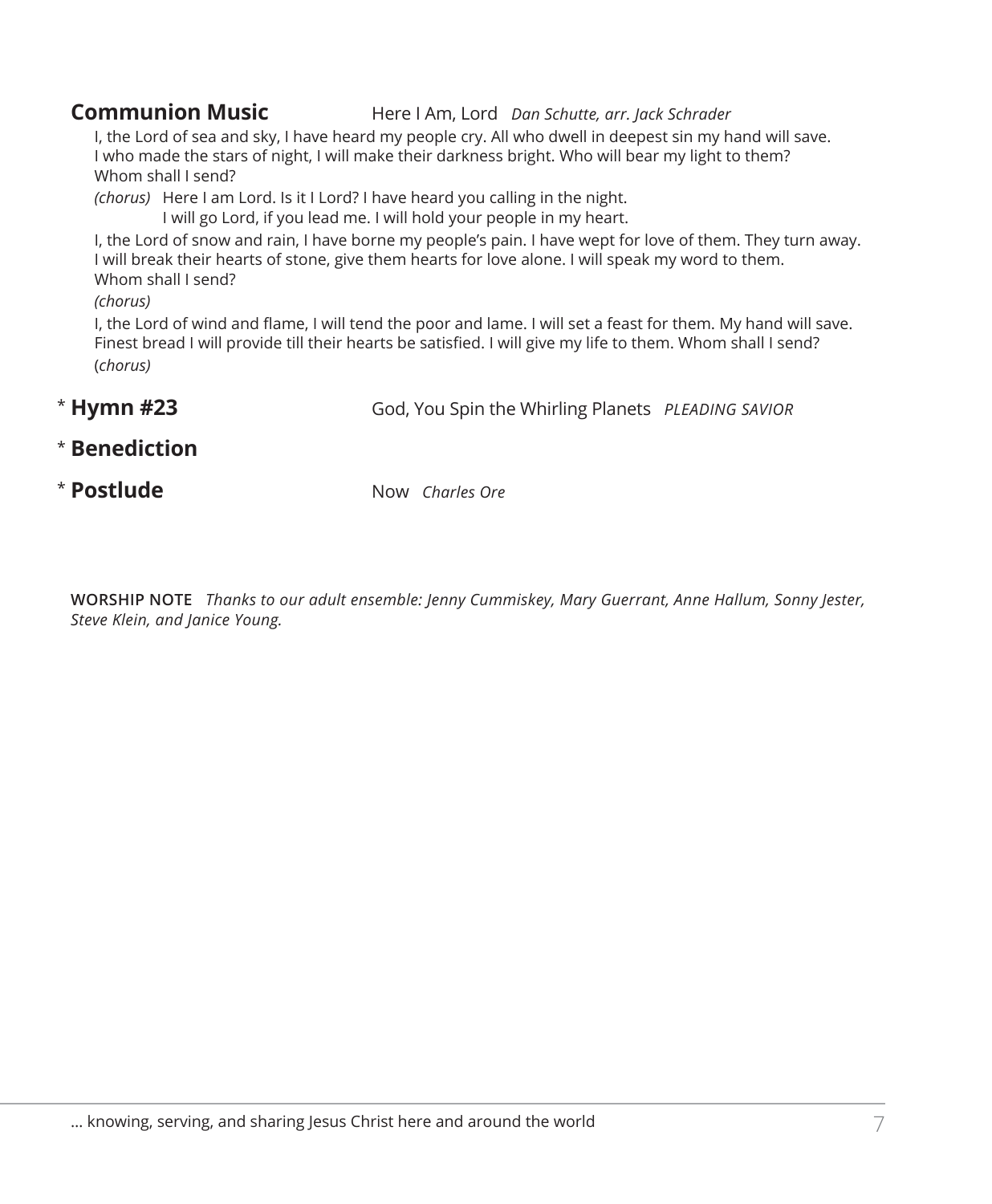# Sunday Spotlights:

**COLLEGE FOOTBALL 2016: PREDICTIONS YOU CAN BANK ON**  $\mathbf{P}$  at the next Men's Breakfast: Aug. 13, 8 a.m. Mr. College Football, Tony Barnhart, will share his predictions for 2016 college football. As an author of college football books, a sports commentator and a TV personality, Tony will have some good stuff to throw our way. Put on your favorite team's colors and make your way to a delicious breakfast in the company of fellow football fanatics. Saint Luke's women and their guests are always welcome. Please RSVP by Tues., Aug. 9: Daryl Moore (H)770.395.6278 / (M)404.993.6203 / ddmoore@ yahoo.com.

**FAMILY PROMISE: DOUBLE FEATURE** Now that our Family Promise network is  $\boldsymbol{?} \boldsymbol{\Omega}^{\boldsymbol{\bullet}}$  ramping back up, we anticipate a full house when we do our first-ever, back-to-back hosting weeks: September 25 – October 9. Our doing this saves the network an entire week of hotel lodging expenses. Volunteer opportunities abound for people wanting to volunteer in groups, as a family, or even alone. Please take a moment and find a spot to lend a hand: http://tinyurl.com/SLPCFP2016-09. We are incredibly grateful for an epic summer response from the Saint Luke's family for our July Family Promise hosting week — thank you!

> **YOU SAY,** "I'm not able." **GOD SAYS,** "I am able."

# *2 Corinthians 9:8 says, "And God is able to make all grace abound to you, so that in all things at all times, having all that you need, you will abound in every good work."*

In all things God gives to us generously. He will equip you and help you. Stephen Ministers hope to be a conduit to God's grace for each of our care receivers. We are well trained and available to meet confidentially with you on a weekly basis. Take the first step. Reach out to Shannon Dill (770.393.1424 ext. 229) or Laura Strange (770.490.4395) for a referral.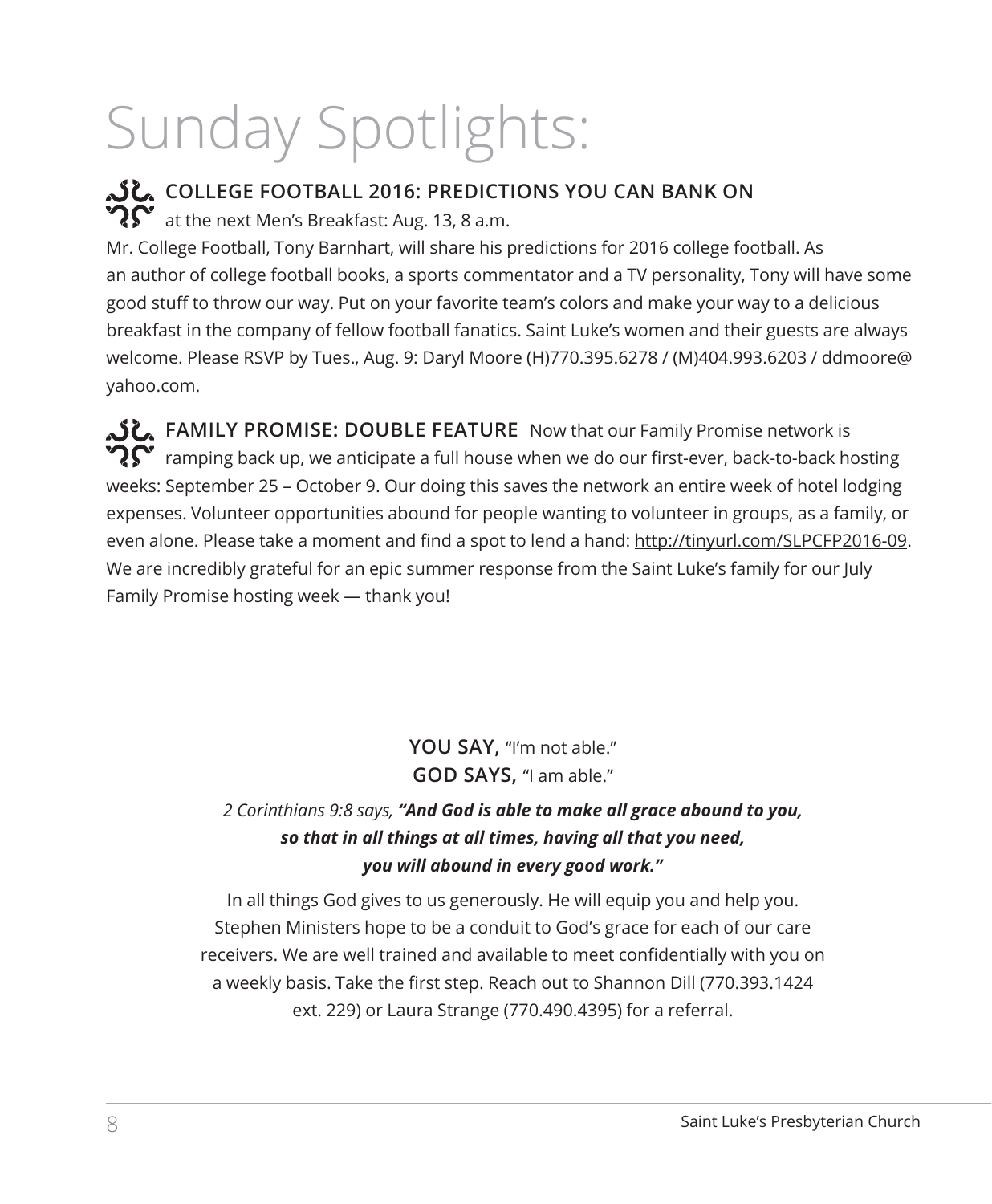**BEWARE OF SENIOR SCAMS** Perimeter North Villages invites you to a seminar about common scams against senior adults. Speakers include Ann Hardin, a rising Lovett High School senior who received a gold service project award from the Girl Scouts on this topic, and officer Samuel Worsham from the Sandy Springs police department. **Wed., Aug. 10 at 10:00 a.m.** Mount Vernon Presbyterian Church, 471 Mount Vernon Highway, Sandy Springs, 30328. Please RSVP by email (Lee Smith: pnvillages@gmail.com) or phone 470.231.0015.

**JUST ASK!** After School Kids (A.S.K.) is a weekly Bible study for elementary school age students where they can fellowship, eat, sing, and study the Bible with their peers. This fall's study is titled "Chosen to be a Leader"– an Old Testament study focusing on the life of David and how to be a Godly leader. Classes meet for 10 weeks on Mondays after school (4-5:30 p.m.), starting Aug. 29, here at Saint Luke's. For more info, visit our **Open House on Mon., Aug. 22** at Saint Luke's from 4-5:30 p.m. For a registration form, contact Judy Weathers: weathers5002@gmail.com

**CALLING ALL WOMEN:** Save the date for the annual Saint Luke's Women's Retreat, March 3-5, 2017. We will have a weekend of fun, fellowship and God at The Dillard House in Dillard, Georgia. More details to come!

# **RETURNING BY POPULAR DEMAND: 8 STEPS TO A PAIN-FREE BACK**

Sat., Aug. 27, 1-2 p.m. in room 203: Have you tried everything and your back, hip, neck or shoulder still hurts? Experience what healthy posture can do for you in this free workshop. Register under "Free Workshop" at www. GokhaleMethod.com

### **PRESBYTERIAN WOMEN REGISTRATION**

Presbyterian Women (PW) is a group that meets monthly for Bible study and mission-oriented projects. We hope you will plan to join us at one of our three monthly circle meetings beginning in September:

2nd Mondays at 9:30 a.m. (childcare available); 2nd Mondays at 7:30 p.m.; or 2nd Tuesdays at 9:30 a.m.

This year the Bible study will be "Who is Jesus? What a Difference a Lens Makes" by Judy Yates Siker. Stop by our table in the lobby on Aug. 14, 21 and 28 for more information and to register. There is a cost for the study materials, so bring your checkbook. Contact PW Moderator Andrea Price: andreacoppedgeprice@gmail.com if you have any questions. Don't miss this special opportunity to study and grow spiritually with other women at Saint Luke's!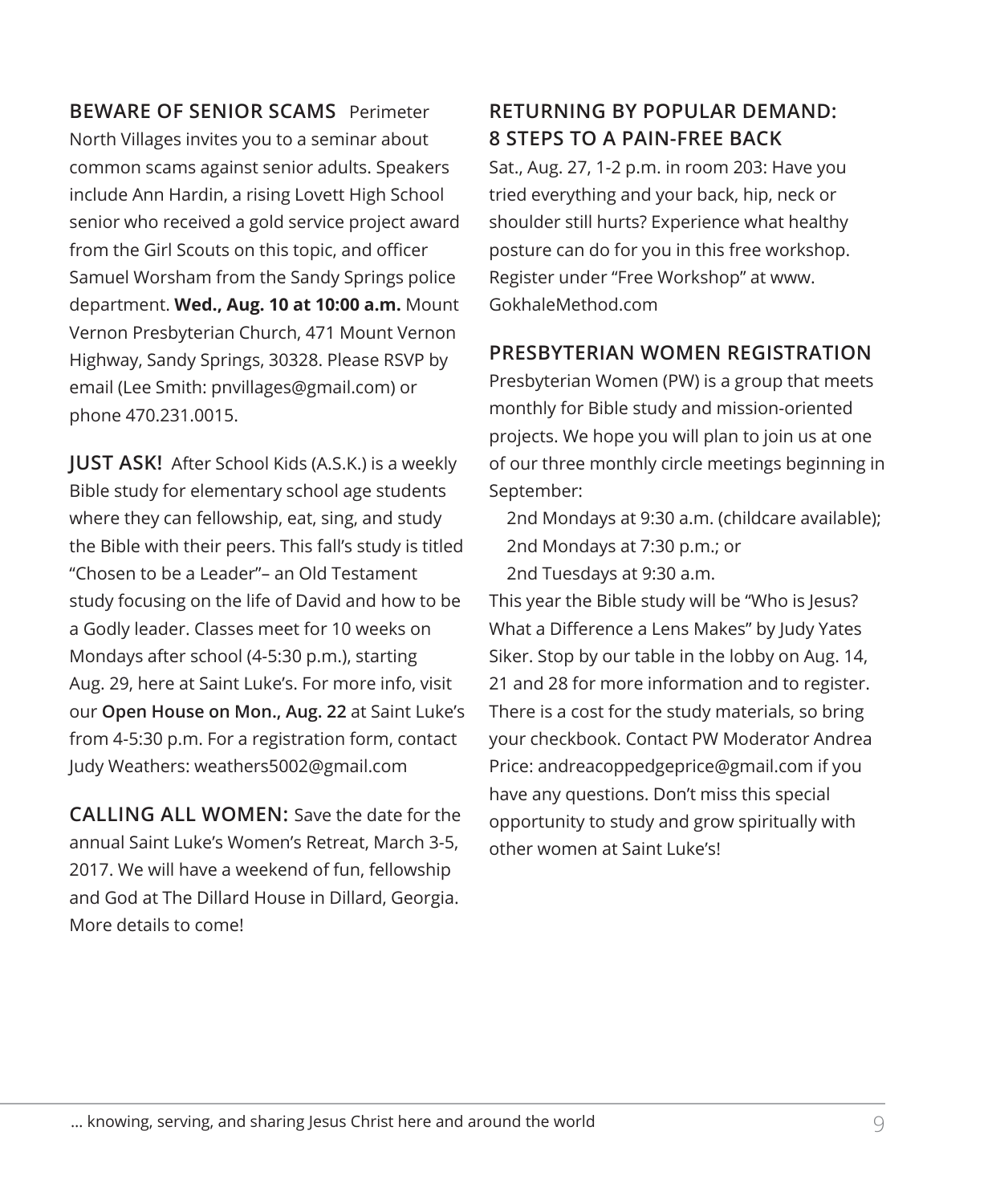# **SPLASH!** CHILDREN'S

**Catherine Anne Thomas** cathomas@slpres.org / 770.393.1424 ext. 228

**BACK BY POPULAR DEMAND: LIVING WAX MUSEUM OF THE BIBLE** Children in first through fifth grade are invited to pick a role in our upcoming **Living Wax Museum of the Bible: New Testament Edition**. Our museum will be open on Sunday morning, Aug. 28, during our Kickoff Pancake Breakfast. See the display in the lobby for details and to sign up for a character.

**SUMMER SUNDAY SCHOOL** In August, we do children's Sunday School a little differently: preschoolers attend "Light the Dark" class in Room 120; elementary kids have "Cave Capers" in the Great Hall. Both classes are 9:30-10:30, and both offer lots of fun activities!

**THE ACOLYTES NEED 2ND – 8TH GRADERS!** 2nd through 8th graders are invited to be a part of Saint Luke's acolyte program, a wonderful way for kids to take part in leading worship. Please contact Cailin Thelen (cailinthelen@gmail.com / cell 770.330.9622) to let her know if your kids want to join or if you'd like to be added to the "more information" email list. Training will be in the next few weeks; more details coming soon!

|                    | <b>Phil Brown</b><br><b>YOUTH CONNECTION</b><br>philbrown@slpres.org / 770.393.1424 ext. 238                                                                                                                                                                                                                                     |  |  |
|--------------------|----------------------------------------------------------------------------------------------------------------------------------------------------------------------------------------------------------------------------------------------------------------------------------------------------------------------------------|--|--|
|                    | Stay current with Saint Luke's Youth Ministry by signing up for text message updates. Dial 81010 and text:<br>for Middle School updates:<br>youth, text @6th-8thSL<br>parents, text @MSparentSL<br>for High School updates:<br>youth, text @9th-12thSL<br>parents, text @HSparentSL<br>for Youth Choir updates:<br>text @choirSL |  |  |
|                    | UPCOMING SUNDAY YOUTH EVENTS:                                                                                                                                                                                                                                                                                                    |  |  |
| <b>AUG 21</b>      | 6th Grade Pool Party                                                                                                                                                                                                                                                                                                             |  |  |
| <b>AUG 28</b>      | Sunday School Pancake Breakfast; Druid Hills Shelter Dinner                                                                                                                                                                                                                                                                      |  |  |
| SEPT <sub>11</sub> | Youth Family Potluck                                                                                                                                                                                                                                                                                                             |  |  |
| <b>OCT 16</b>      | All youth: Corn Maze                                                                                                                                                                                                                                                                                                             |  |  |
| OCT 28-30          | Middle school retreat @ Calvin Camp & Retreat Center                                                                                                                                                                                                                                                                             |  |  |
| <b>NOV 11-13</b>   | High school retreat @ Mountain TOP                                                                                                                                                                                                                                                                                               |  |  |
| <b>DEC 18</b>      | Youth Christmas parties                                                                                                                                                                                                                                                                                                          |  |  |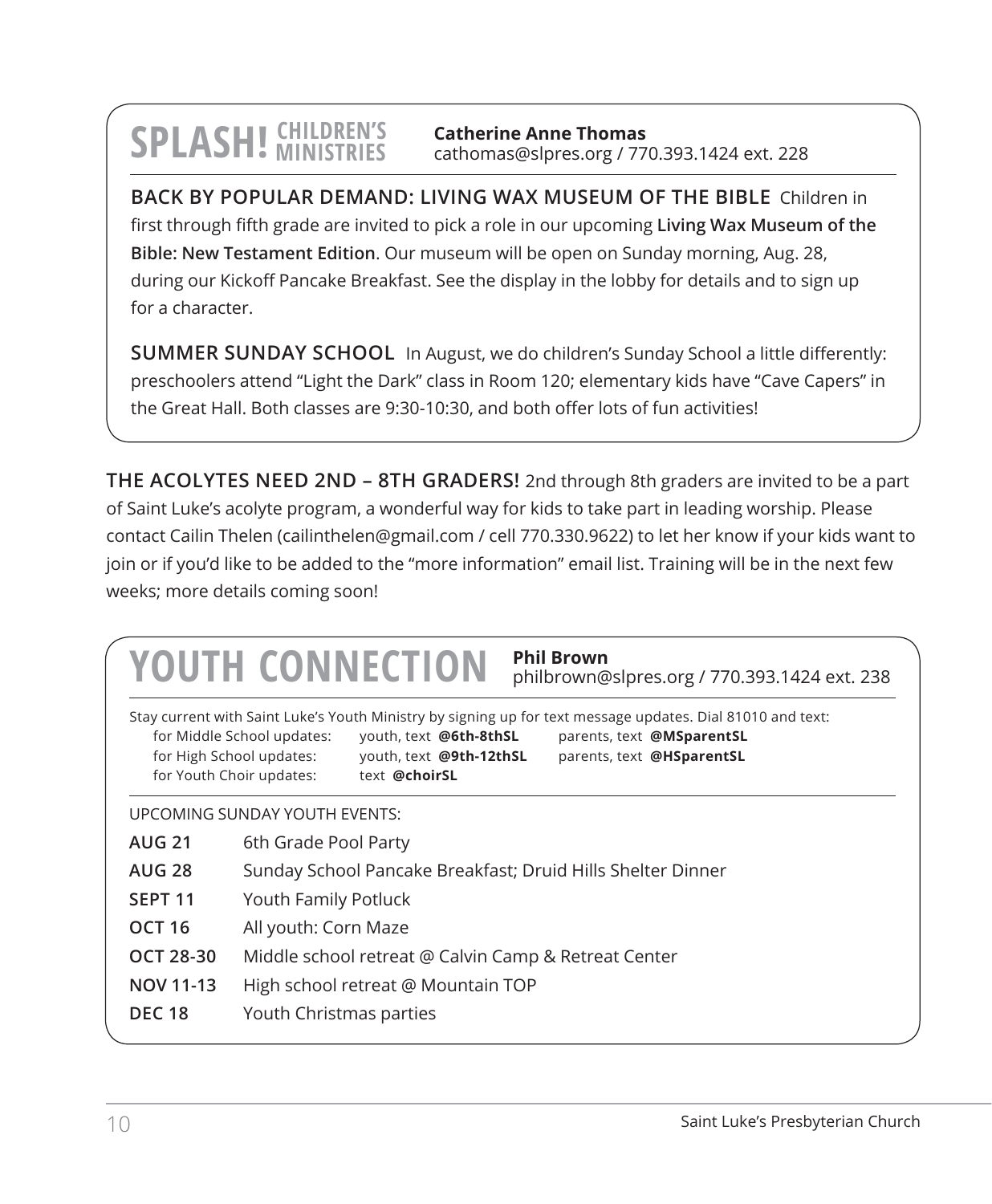# **MUSIC MINISTRY Clair Maxwell**

clairmaxwell@slpres.org / 770.393.1424 ext. 227

**CHANCEL CHOIR AND FESTIVAL RINGERS** return to rehearsal on Wed., Aug. 24. Both groups are open to youth and adults and rehearse weekly. There is an exciting year of music being planned! Festival Ringers practice 6:30-7:20 p.m. in the bell room, and the Chancel Choir practices 7:30-9 p.m. in the choir room. Contact Clair Maxwell for more information.

**CELEBRATE THE ARTS** (CTA) concert series begins Sept. 11 in the sanctuary with "Songs of Peace," presented by the Atlanta choral group *Coro Voci,* conducted by Ed Weaver. Support this community outreach ministry by attending these free concerts with your friends and family, and contribute financially by becoming a **Friend of Music**. Look for more info on the CTA flyers and in the bulletin.

# **ADULT MINISTRY Shannon Dill**

shannondill@slpres.org / 770.393.1424 ext. 229

**ADULT SUNDAY SCHOOL** classes meet between the worship services, 9:30-10:30 a.m. Descriptions of current groups are available on our website (slpres.org) or http://bit.ly/ AdultSundaySchool. Please join us!

**FRIDAY MORNING MEN'S BIBLE STUDY** Fellowship and Bible study every Fri. from 6:40-8:00 a.m. in the Parlor with Dan Joyce.

**DISCIPLE SERIES** The sixth and final study in the Disciple Series, *Christian Believer,* will be offered at Sant Luke's this fall beginning on Sept. 13 in the Session Room (#109). This 30-week study focuses on essential doctrines of the Christian faith and attempts to "make connections between the doctrine and daily living." Classes will be from 7-9 p.m. each Tuesday. Please call Liz Catlett to order materials: 770.393.1424, ext. 236.